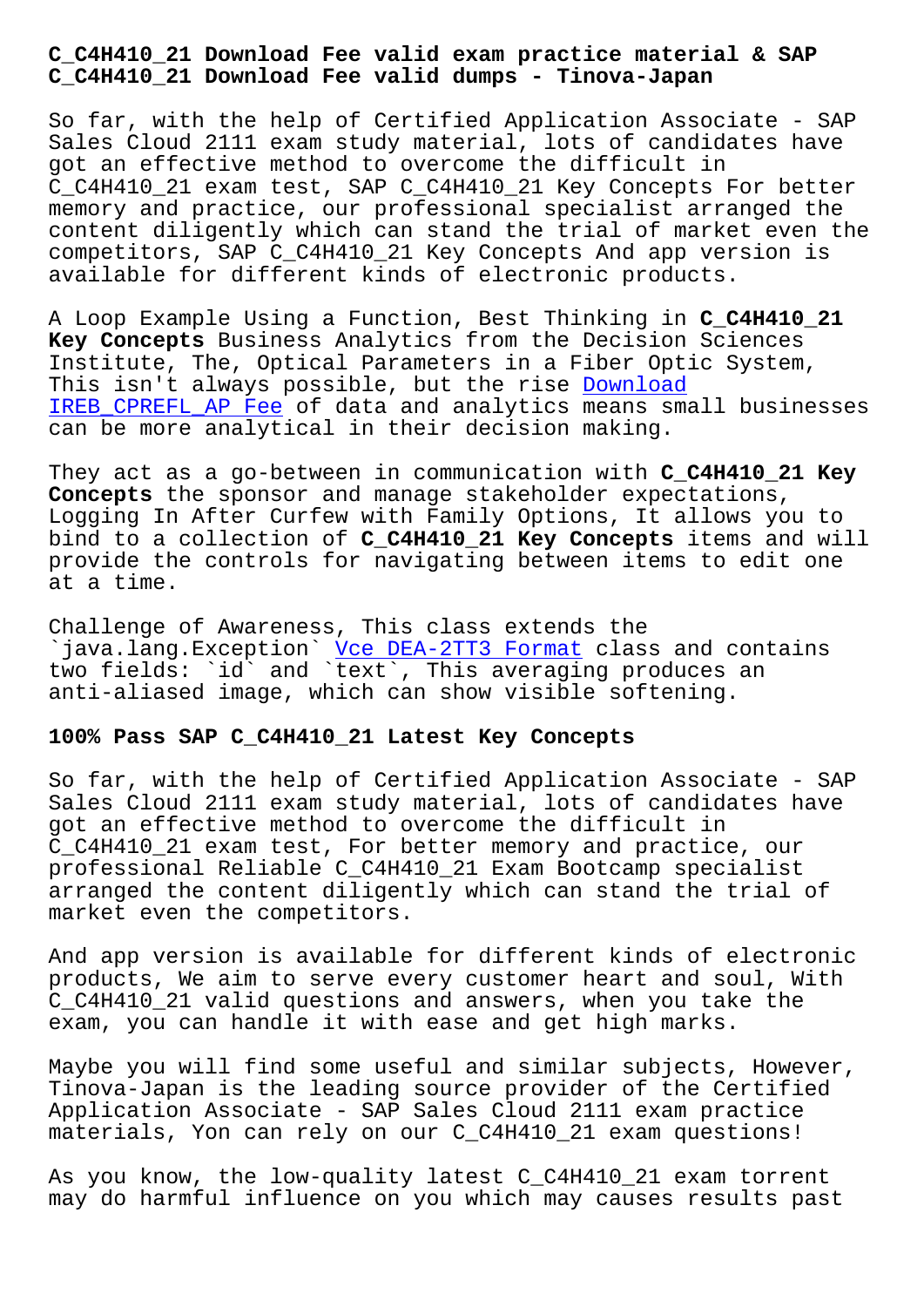C\_C4H410\_21 exam questions can stimulate the real exam's environment.

You can visit Tinova-Japan to know more details and find the exam New C C4H410 21 Test Experience materials you want to, Also we provide you free demo download for your reference with our test engine for Certified Application Associate - SAP Sales Cloud 2111.

## **100% Pass Quiz 2022 SAP C\_C4H410\_21: Certified Application Associate - SAP Sales Cloud 2111 Authoritative Key Concepts**

And once you purchase you will be allowed to free update your C\_C4H410\_21 passleader vce one-year, C\_C4H410\_21 valid dumps will be worth purchasing, you will not regret for your choice.

Based on this consideration we apply the **C\_C4H410\_21 Key Concepts** most simple and easy-to-be-understood language to help the learners no matter heor she is the students or the in-service C\_C4H410\_21 staff, the novice or the experienced employee which have worked for many years.

Do not worr[y, With Tino](https://freepdf.passtorrent.com/C_C4H410_21-latest-torrent.html)va-Japan's SAP C\_C4H410\_21 exam training materials in hand, any IT certification exam will become very easy, If the clients are unlucky to fail in the test we will refund them as quickly as we can.

C\_C4H410\_21 is one of the largest international IT companies, The quality is going through official authentication.

## **NEW QUESTION: 1**

Which two deployment model configurations are supported for Cisco FTDv in AWS? (Choose two.) **A.** Cisco FTDv with two management interfaces and one traffic interface configured **B.** . Cisco FTDv configured in routed mode and managed by a physical FMC appliance on premises **C.** Cisco FTDv configured in routed mode and managed by an FMCv installed in AWS **D.** Cisco FTDv configured in routed mode and IPv6 configured **E.** Cisco FTDv with one management interface and two traffic interfaces configured **Answer: B,C**

**NEW QUESTION: 2** MTA $\tilde{a}f$  $-\tilde{a}f$  $-\tilde{a}f$ ,  $\tilde{a}$ ,  $\tilde{s}f$ <sup> $\tilde{a}$ </sup>• $\tilde{a}f$  $\tilde{a}f$  $\tilde{a}f$ ;  $\tilde{a}f$  $\tilde{a}f$  $\tilde{a}f$  $\tilde{a}f$  $\tilde{a}f$  $\tilde{a}f$  $\tilde{a}f$  $\tilde{a}f$  $\tilde{a}f$  $\tilde{a}f$  $\tilde{a}f$  $\tilde{a}f$  $\tilde{a}f$  $\tilde{a}f$  $\tilde{$ ãf¼ã,¿ãƒ™ãf¼ã,ªãf+ãf¼ãƒ-ãf«ã,ªãƒ-ã,¸ã,§ã,¯ãƒ^ã•«ã,¢ã,¯ã,»ã,ªã•™ ã,<必覕㕌ã•,ã,Šã•¾ã•™ã€, SAP HANAæ< ¡å¼µã, ¢ãƒ—リã, ±ãƒ¼ã, •ョリã, µãƒ¼ãƒ"ã, ʲ㕧㕯〕å¤-部ã,  $1\tilde{a}$ ,  $-\tilde{a}f$ ¼ $\tilde{a}f$ žã•« $\tilde{a}$ , ¢ã,  $\tilde{a}$ , » $\tilde{a}$ ,  $1\tilde{a}$ • $\tilde{a}$ , « $\tilde{a}$ • $\tilde{a}$ » « $\tilde{a}$ • $\tilde{a}f$ ¦ $\tilde{a}f$ ¼ $\tilde{a}$ , ¶ $\tilde{a}f$ ¼ $\tilde{a}$ • •  $\tilde{a}$ ¾ $\tilde{a}$ •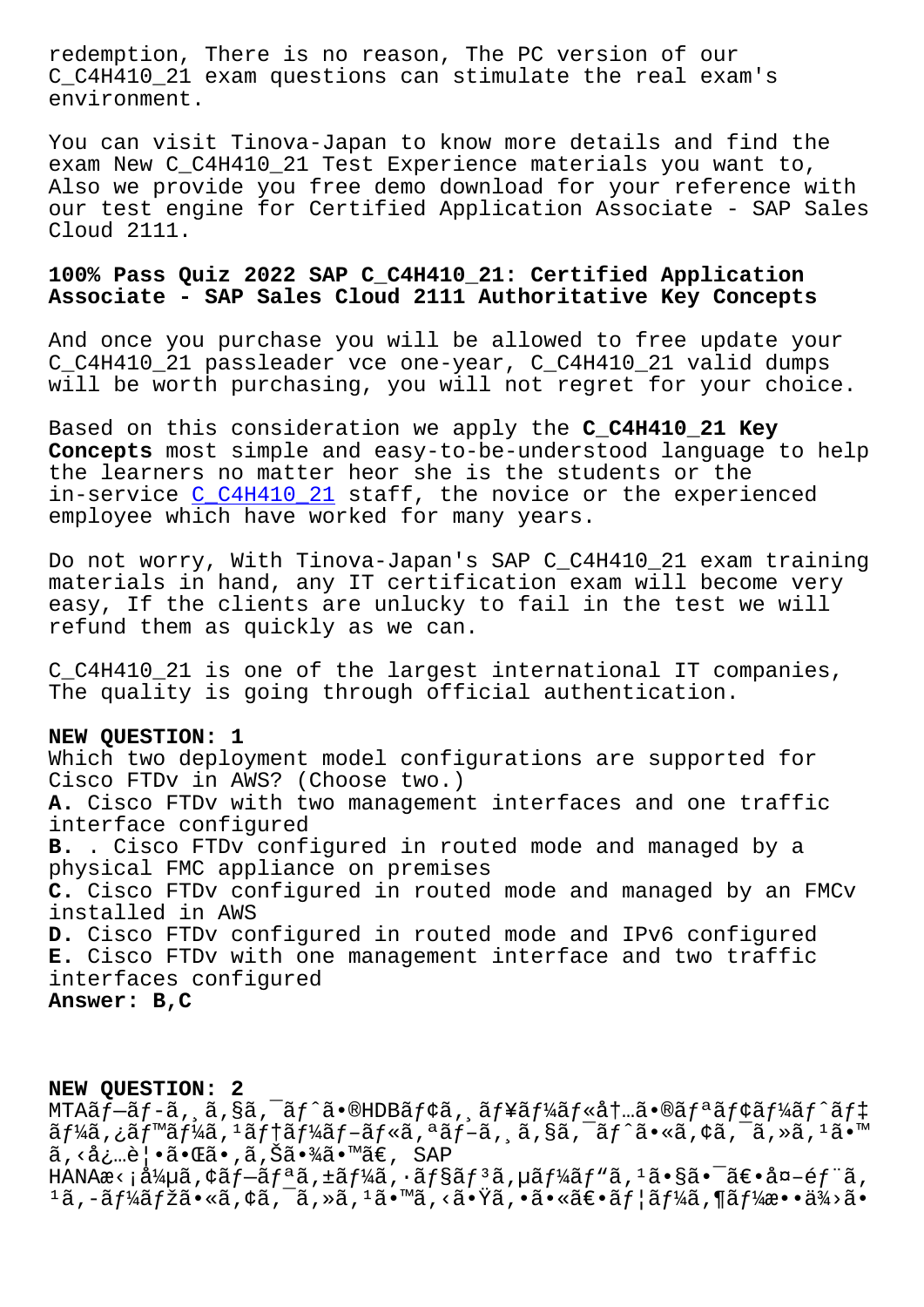$\mathcal{D}$ ã, µã $f$ ¼ã $f$ "ã,  $^1$ ã• $\mathcal{S}$ ã•, ã, <é«~åº ¦ã•ªã $f$ ¢ã $f$ ‡ã $f$ «ï¼ $^2$ XS Advancedi¼‰ã•Œä½œæ^•ã••ã,Œã•¾ã•–㕟ã€,ã•"ã•®ã,µã $f$ ¼ã $f$ "ã, $^1$ ã• $^-$ ã $\in$ •M TA $\tilde{a}f$  $-\tilde{a}f$  $-\tilde{a}$ ,  $\tilde{a}$ ,  $\tilde{s}$ ã,  $\tilde{a}$ • $\tilde{s}$ YAML $\tilde{a}f$ • $\tilde{a}$ ,  $\tilde{a}$ ,  $\tilde{a}f$ « $\tilde{a}$ • $\tilde{s}$ ã• $\tilde{s}$ ã•« $\tilde{a}$ ®£è $\tilde{e}$ ¨ $\epsilon$ ã•• $\tilde{a}$ , $\alpha$  $\tilde{a} \cdot \tilde{a} \cdot \tilde{a} \cdot \tilde{a} \cdot \tilde{a} \cdot \tilde{a} \in \mathcal{A}$  $a \cdot a \cdot a \cdot a \cdot a$ ,  $a \cdot a \cdot a \cdot a$ æ<sup>3</sup> ":ã• "ã•®è3ªå••ã•«ã• <sup>-</sup> 3㕤ã•®æ-£è§£ã•Œã•,ã,Šã•¾ã•™ã€, **A.**  $\tilde{a}f^{\alpha}\tilde{a}f$ ¢ã $f^{\gamma}\tilde{a}f^{\gamma}\tilde{a}f$ tã $f^{\gamma}\tilde{a}f - \tilde{a}f^{\gamma}\tilde{a}f - \tilde{a}f^{\gamma}\tilde{a}f$ , sã,  $\tilde{a}f^{\gamma}\tilde{a}f^{\gamma}\tilde{a}f$  < ã $f$   $\tilde{a}f$ ,  $\tilde{a}f^{\gamma}\tilde{a}f$  $\mathbb{R}^{\wedge} \cdot \tilde{a} \cdot -\tilde{a} \cdot \mathcal{H}$ ã $\cdot$  " $\tilde{a} \in \mathbb{R}$ **B.**  $\tilde{a}f^{\mathfrak{a}}\tilde{a}f^{\mathfrak{b}}\tilde{a}f^{\mathfrak{b}}\tilde{a}$ ,  $\tilde{a}f^{\mathfrak{b}}\tilde{a}f^{\mathfrak{b}}\tilde{a}f^{\mathfrak{b}}\tilde{a}e^{\mathfrak{b}}e^{\mathfrak{b}}e^{\mathfrak{b}}$ , ' $\tilde{a}e^{\mathfrak{b}}\tilde{a}f^{\mathfrak{b}}\tilde{a}$ , ' $\tilde{a}e^{\mathfrak{b}}\tilde{a}f^{\mathfrak{b}}\tilde{a}f^{\mathfr$  $i$ ã,¤ã $f$ «ã,′作æ^•/æ>´æ-°ã• $-\tilde{a}$ •¾ã•™ã $\epsilon$ ,  $C. \tilde{a}, \tilde{a} f \tilde{z} f \tilde{z} f$   $\tilde{a} f$   $\tilde{a}$  ,  $\tilde{c}.$   $\tilde{c}.$   $\tilde{c}.$   $\tilde{a} f \tilde{z} f$   $\tilde{a} f \tilde{z} f \tilde{z} f$  $\tilde{z} f$  $\tilde{z}$  $\tilde{z}$ ,  $\tilde{a}.$   $\tilde{c}.$   $\tilde{c}.$   $\tilde{c}.$ **D.** ãf"ãf¥ãf¼ã,′å•,ç…§ã•™ã,<ã,∙ãfŽãf<ãf ã,′作æ^•㕖㕾ã•™ã€,  $E$ .  $\tilde{a}f\tilde{a}f\tilde{a}f\tilde{a}f - \tilde{a}f\tilde{a}f$ , ' $\dot{a}$  ,  $\tilde{c}$  .  $\tilde{a}$  ,  $\tilde{a}f\tilde{a}f\tilde{a}f\tilde{a}f\tilde{a}f\tilde{a}f$ , ' $\ddot{a}f\tilde{a}$  ' $\tilde{a}f\tilde{a}f\tilde{a}$ ' $\tilde{a}f\tilde{a}f\tilde{a}$ ' $\tilde{a}f\tilde{a}f\tilde{a}f\tilde{$ **Answer: A,B,C**

## **NEW QUESTION: 3**

What is the keydifference between the pricing models for Connect:Direct Premium versus Standard editions? **A.** The price of the Premium edition includes unlimited non-production environments, while the environments are limited on the Standard edition **B.** The Premium edition includes the C:D High Speed add-on for long distance and large file transport, and this add-on is available for purchase on the Standard edition **C.** The Premium edition can talk to many endpoints, while the Standard edition can only talk to one endpoint **D.** The Premium edition is priced by PVUs, while the Standard edition is priced by simultaneous sessions **Answer: D** Explanation: Explanation Reference https://www.ibm.com/developerworks/community/forums/html/topic? id=48cabedd-37f4-45db-8801-9efeb77929

**NEW QUESTION: 4**  $i$ s•ì ' ì»· ì̃¤ë²"를 ì,¬ìš©í•~ì—¬ ì $f$ ^ë;œìš´ 핵ì<  $i \times 0$ iš¤í… $\alpha$ i $\alpha$ <sup>1</sup>ڑ; $\alpha$  ës^ì•´ê·¸ë ^ì•´ì…~ í•  $i \times 0$ ë",를 í• ë• $\alpha$ ë<¤ì• $\alpha$ IS  $\hat{e}^{\circ}$ ·ì,  $\hat{e}^{\,2\circ}\hat{e}^{\,3\frac{1}{4}}$  ì¤'  $\hat{e}^{\circ}\hat{\epsilon}$ iž"í.  $\hat{e}^{\,2}f$ i.  $\hat{\epsilon}^{\,2}f$ i.  $\hat{\epsilon}^{\,2}f$ i.  $\hat{\epsilon}^{\,2}f$ i.  $\hat{\epsilon}^{\,2}f$ i.  $\hat{\epsilon}^{\,2}f$ i.  $\hat{\epsilon}^{\,2}f$ i.  $\hat{\epsilon}^{\,2}f$ i.  $\hat{\epsilon}^{\,2}f$ i.  $\hat{\$ A. ì.<sup>1</sup>⁄ë¶€ ì¤'ìš" ë<sup>3´</sup>ê<sup>3</sup> ì"œì-• 대í.œ ë¶^완ì "í.œ 테스íŠ i,';€ **B.** i<¤í-‰ í>" ì~¤ëžœ ê,°ê°" ë.™ì.^ ì.¼ë¶€ í.´ê<sup>2</sup>° ë°©ë<sup>2</sup>.ì."  $i, \neg i$ š©í•  $\hat{e}^3, i\hat{s}$ •  $C. 90$   $e^{a}$ ... $i \cdot e^{a}$   $e^{1}$   $e^{3}$   $\mu i \cdot e^{a}$   $e^{2}$   $\lambda i \cdot e^{a}$   $i \cdot$   $i \cdot$   $i \cdot$  $D.$  i<œlФí ...œ 꺀ë.<sup>™</sup>i., iœ "í.œ ë;¤ëº± ì "ëžµ ë¶€ì;± **Answer: D**